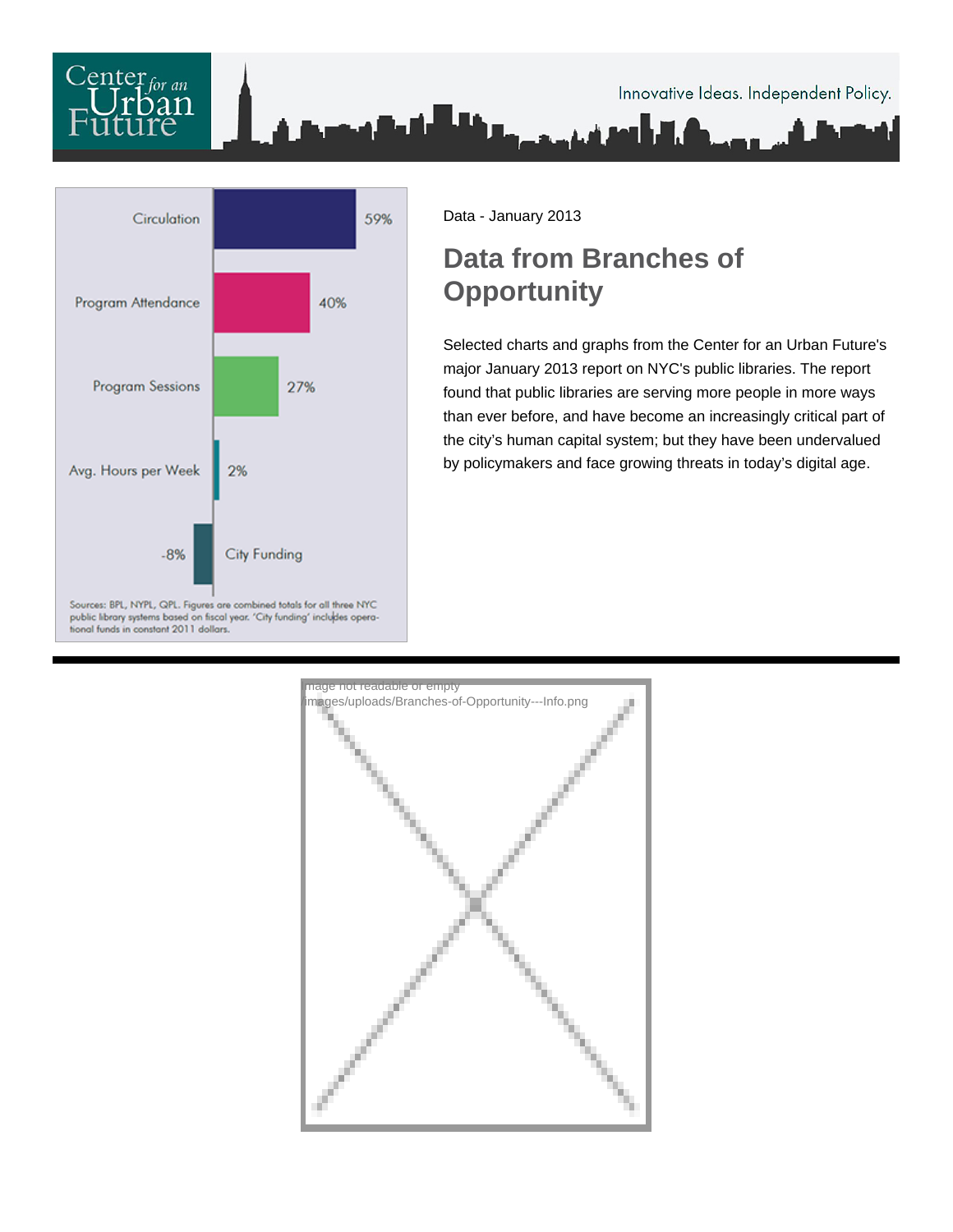Image not readable or empty </images/uploads/Branches-of-Opportunity---Map.png>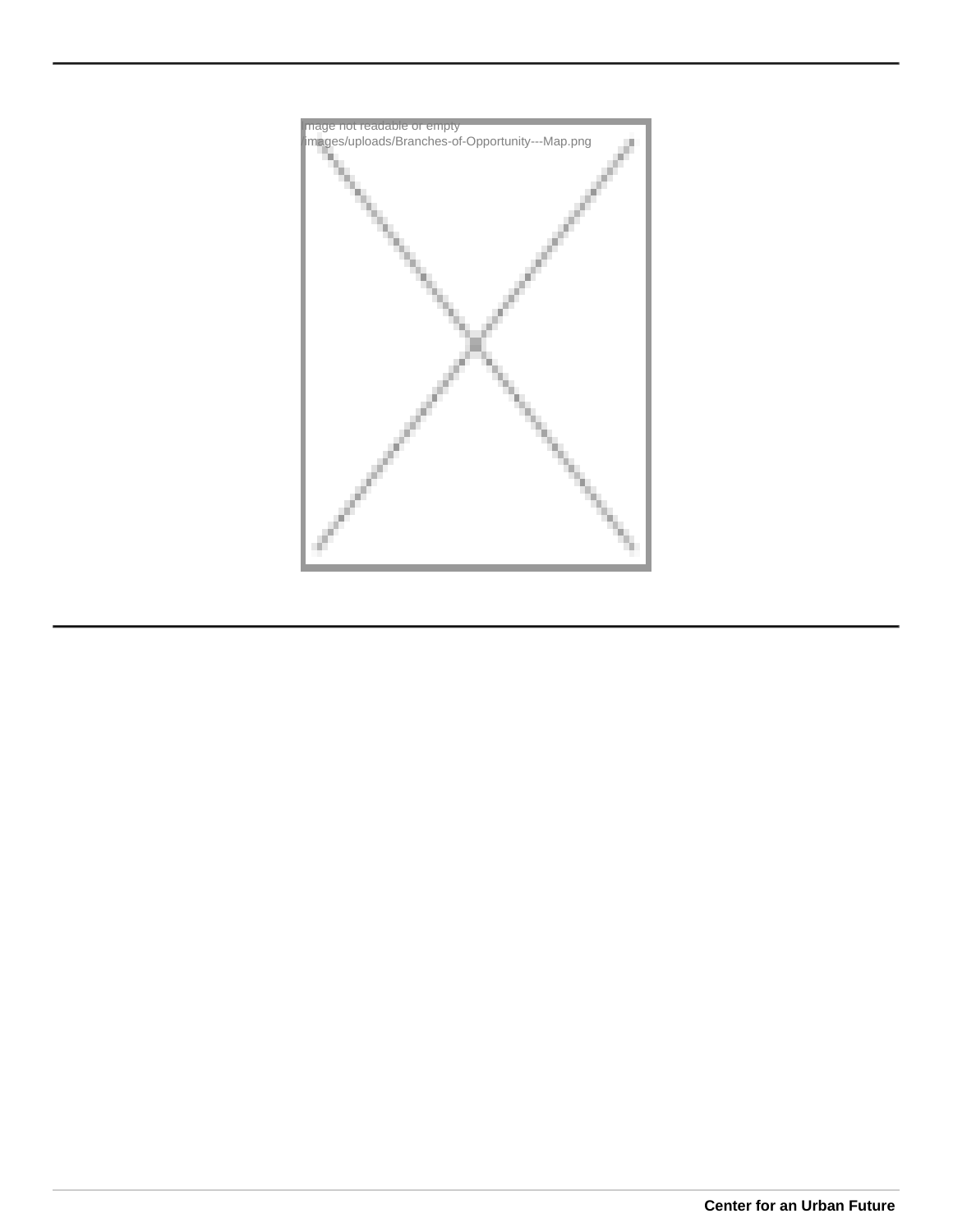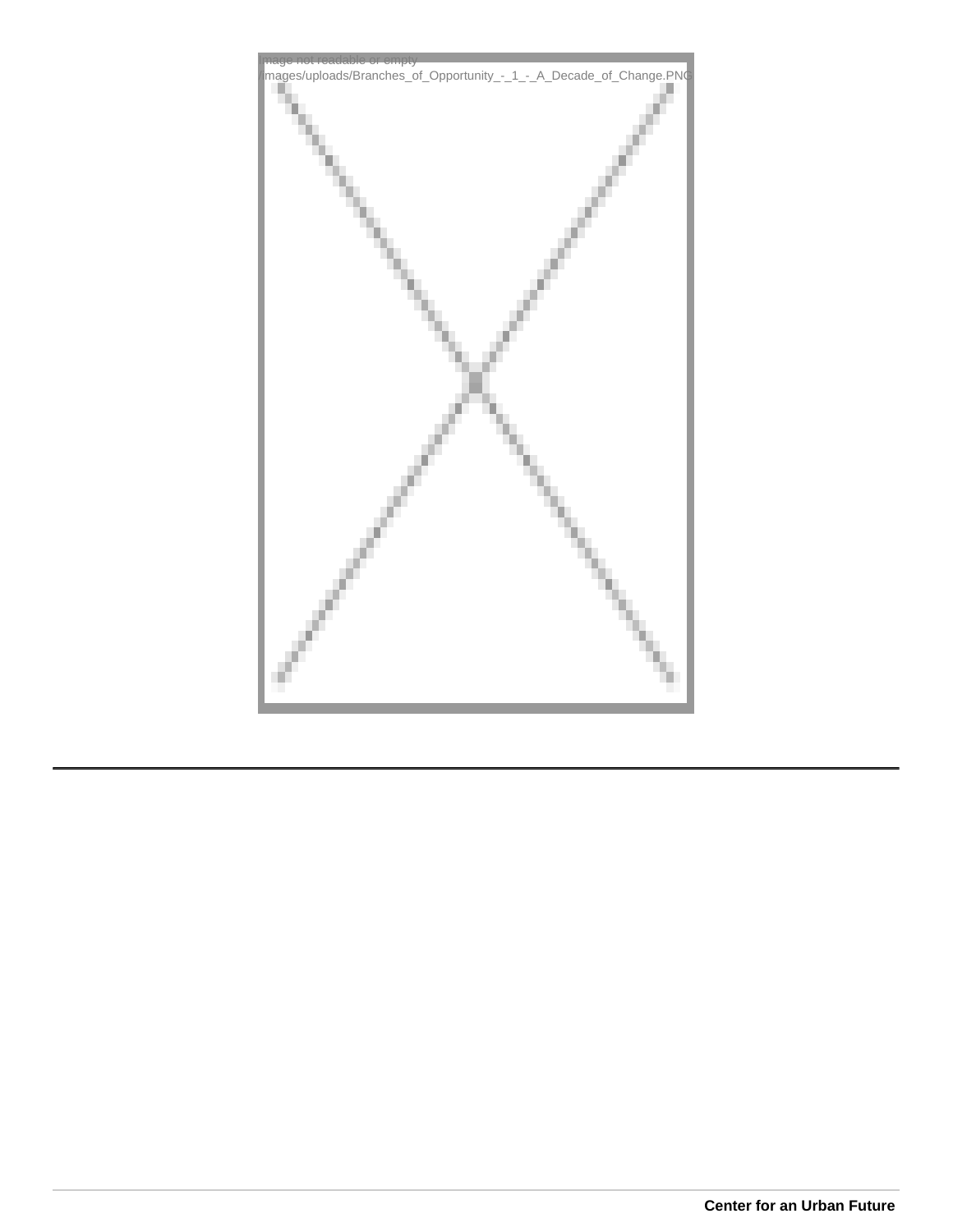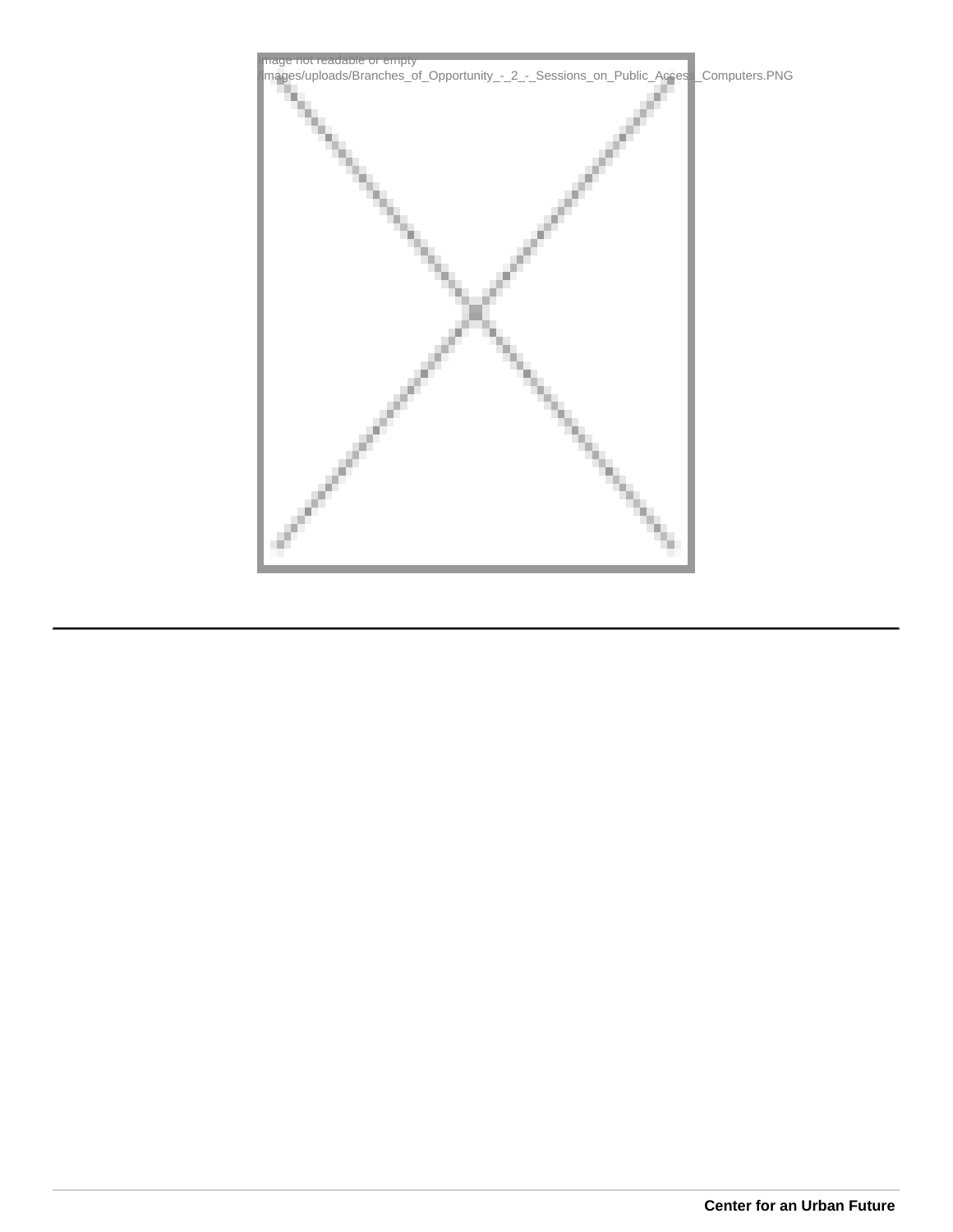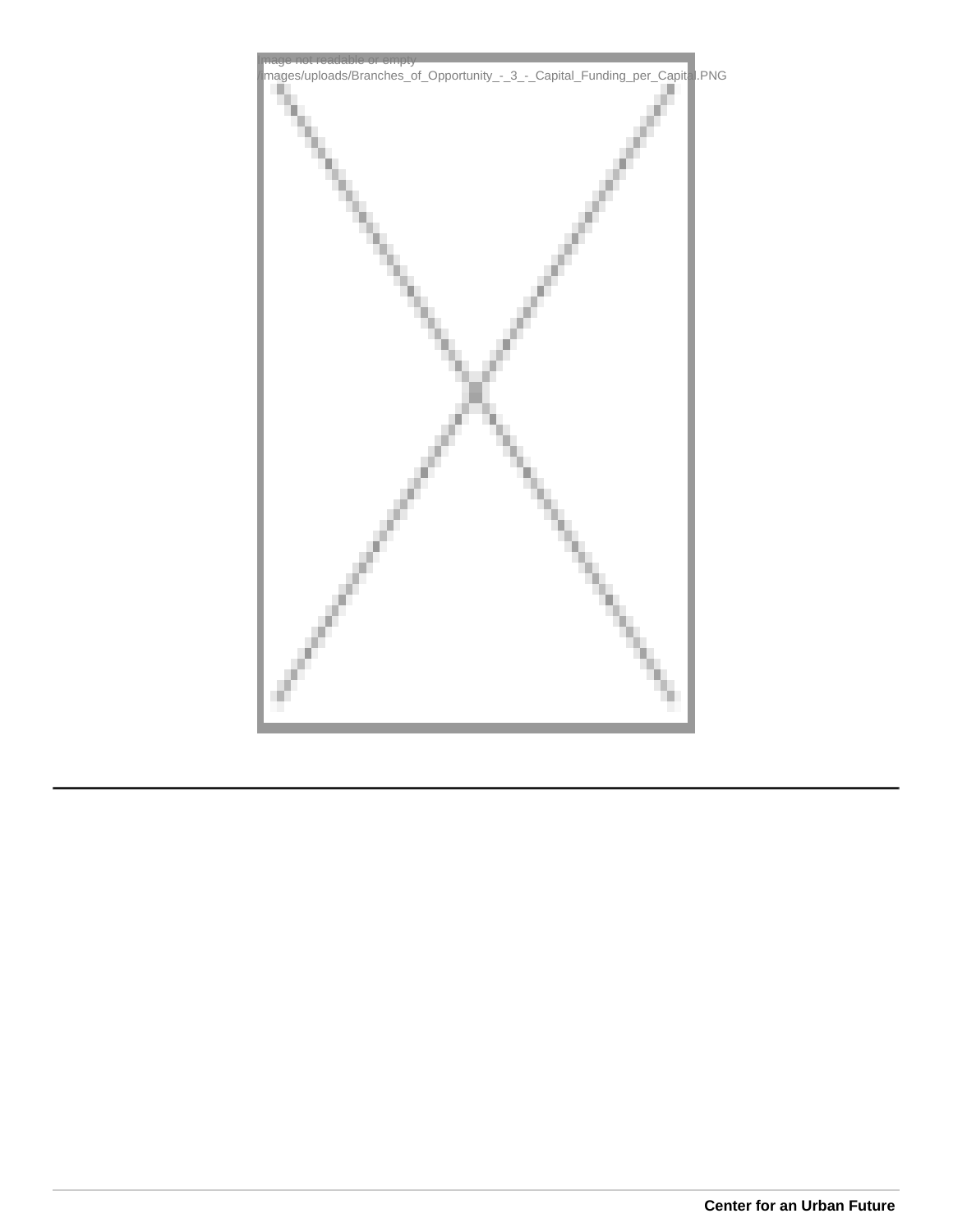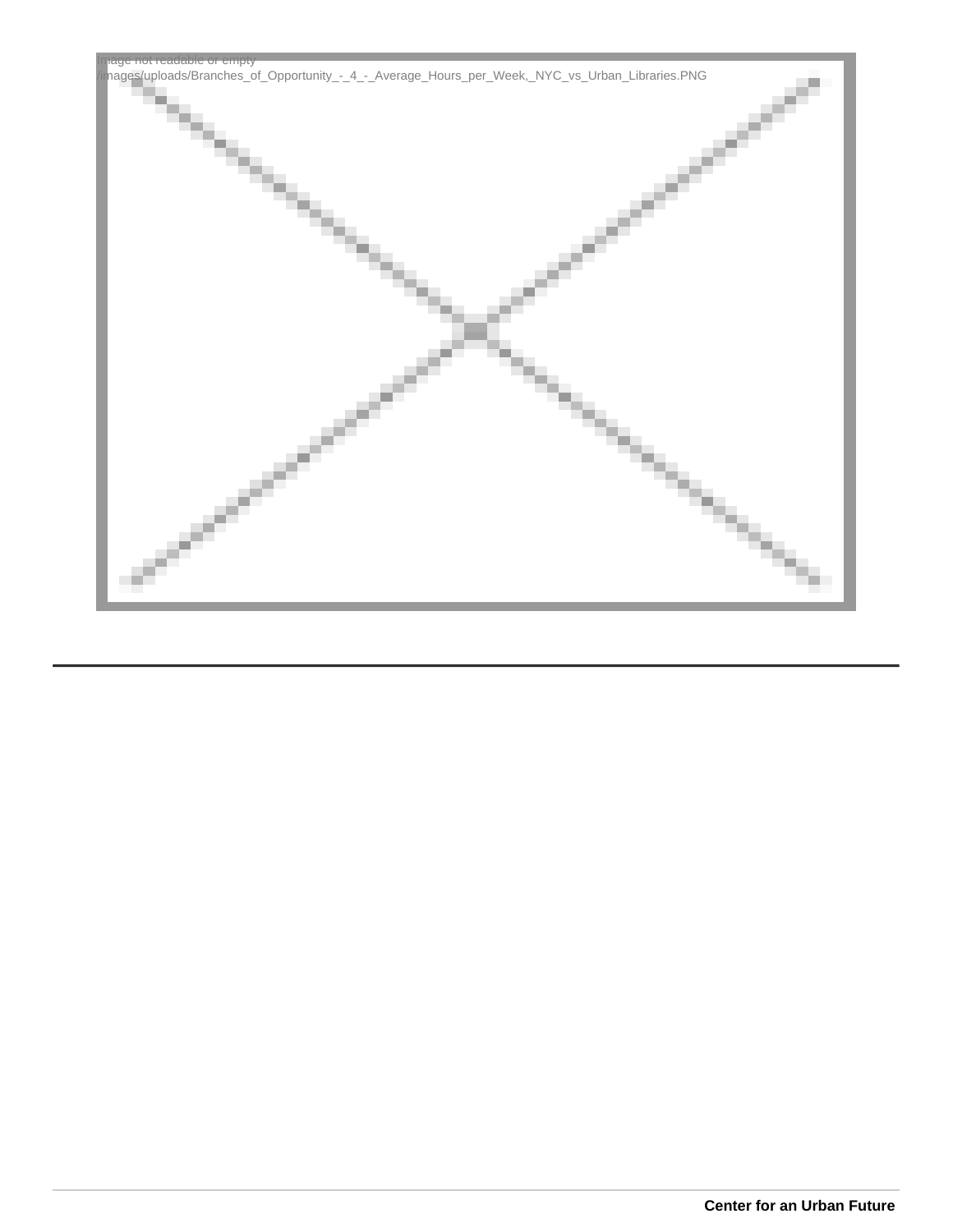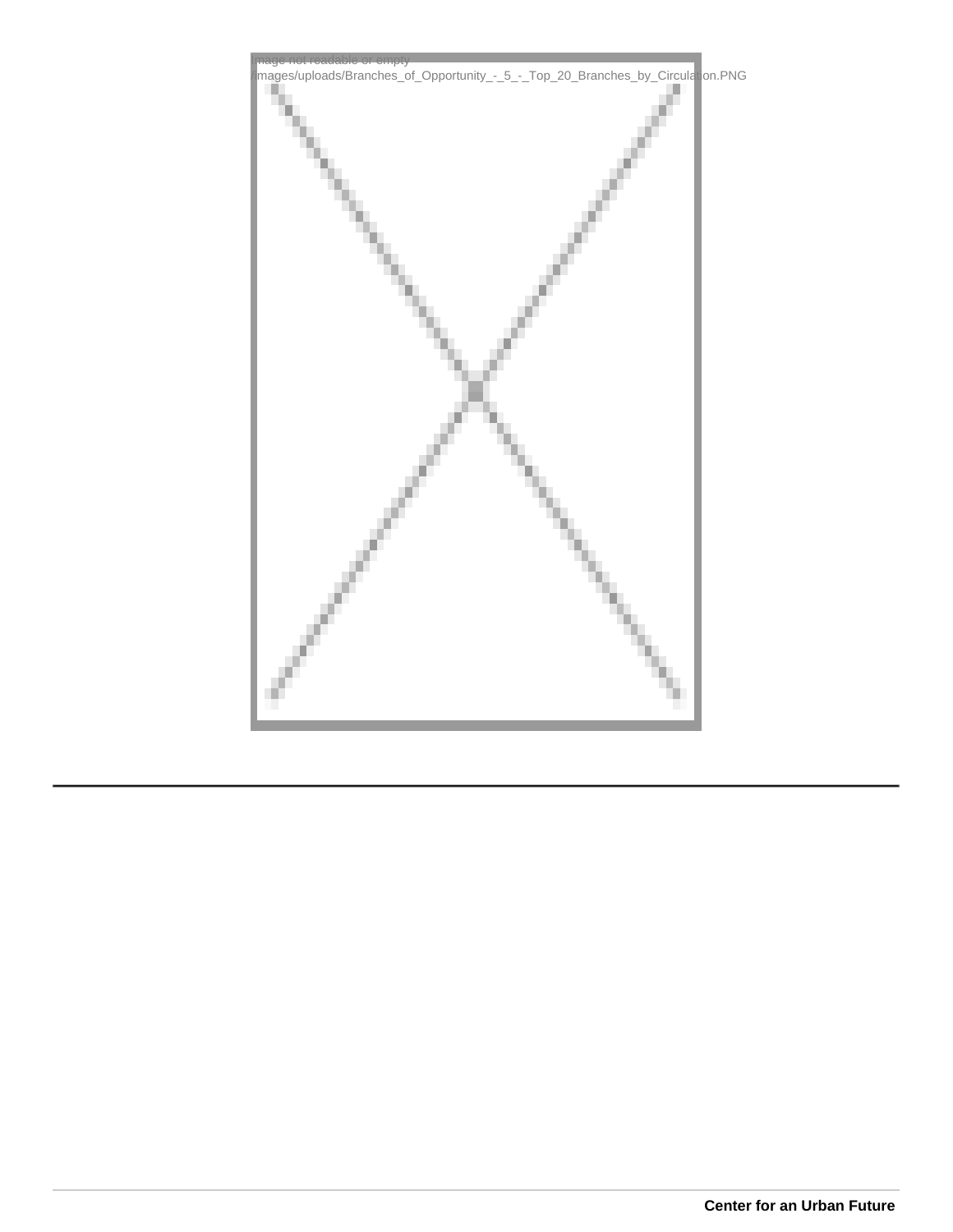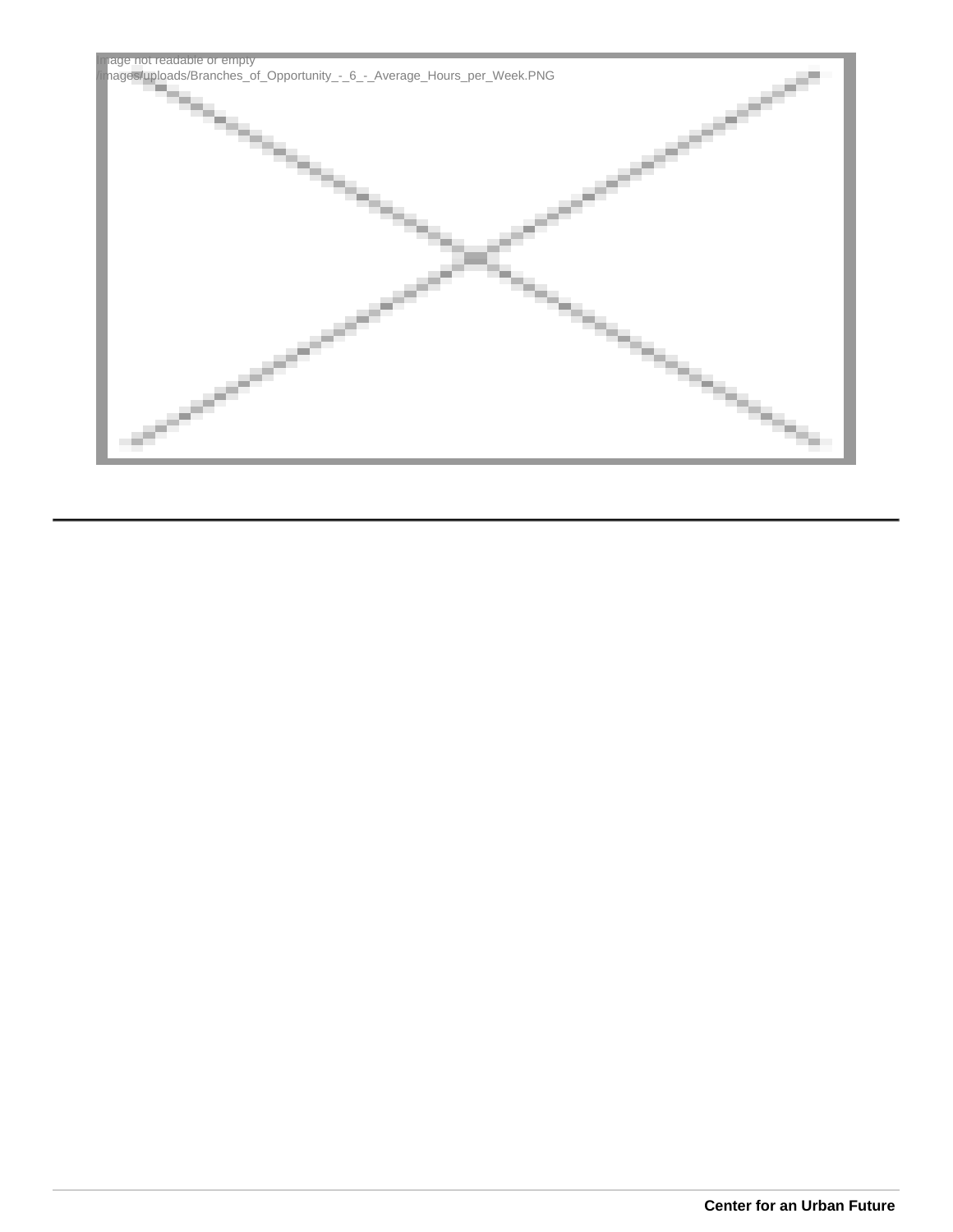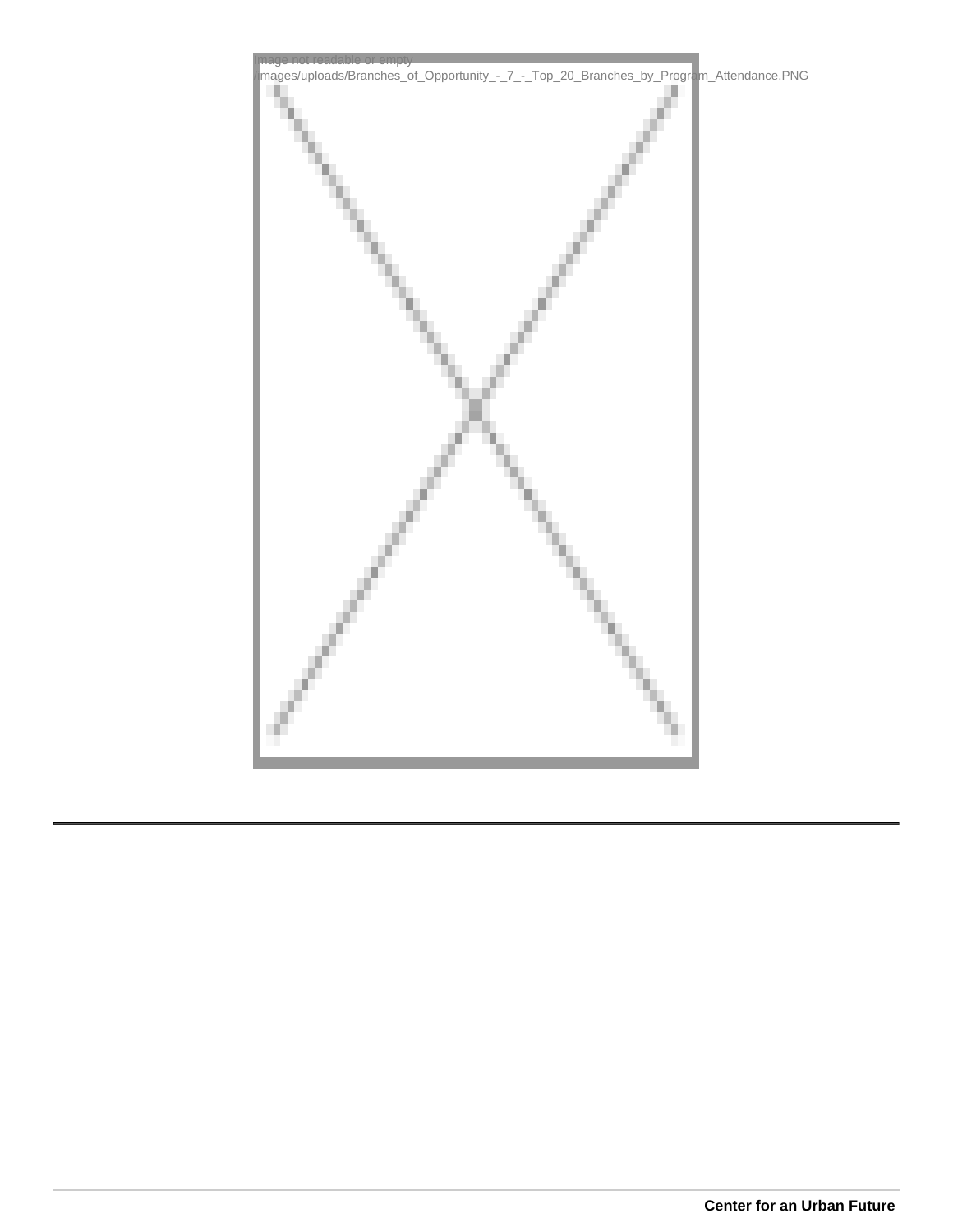

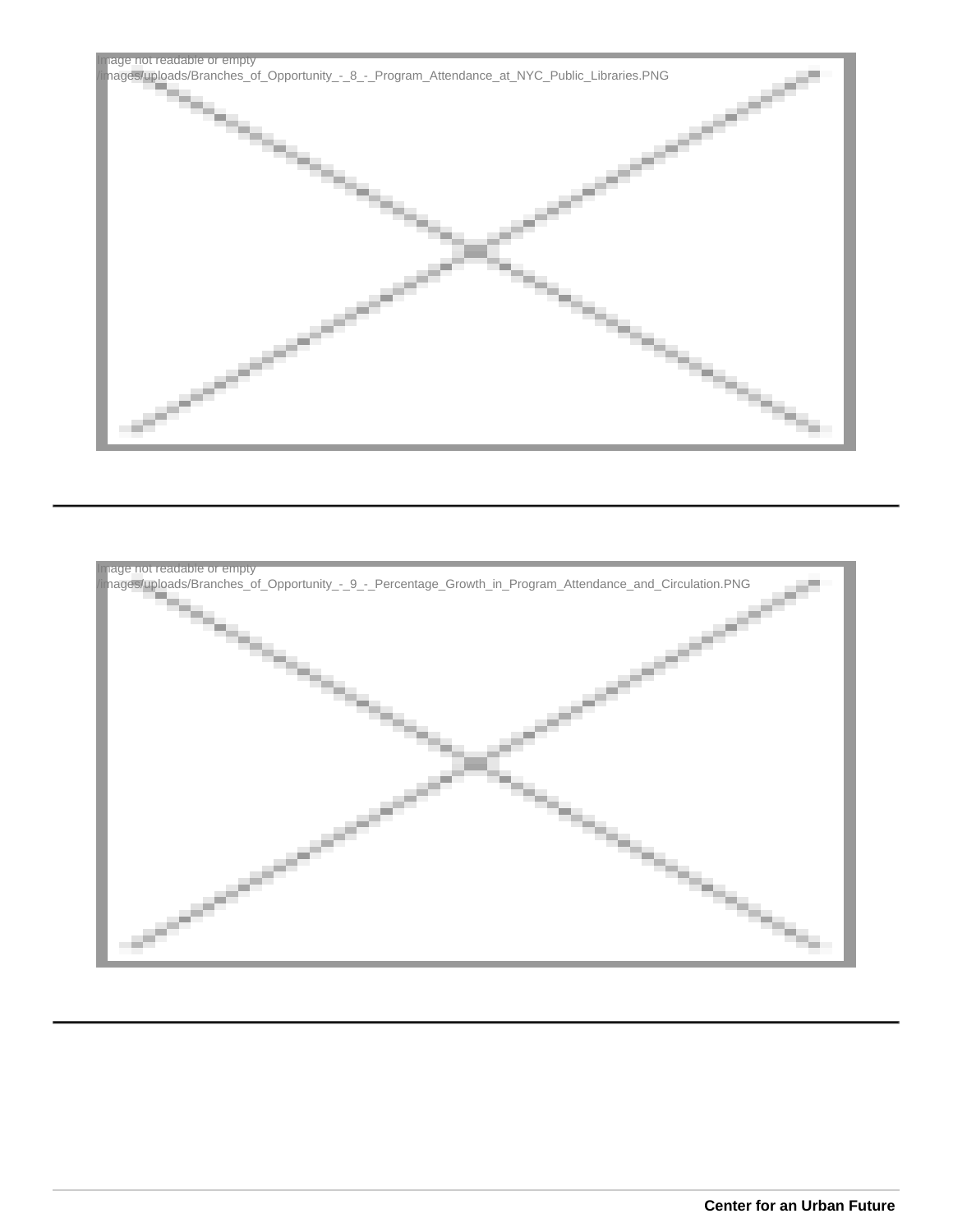

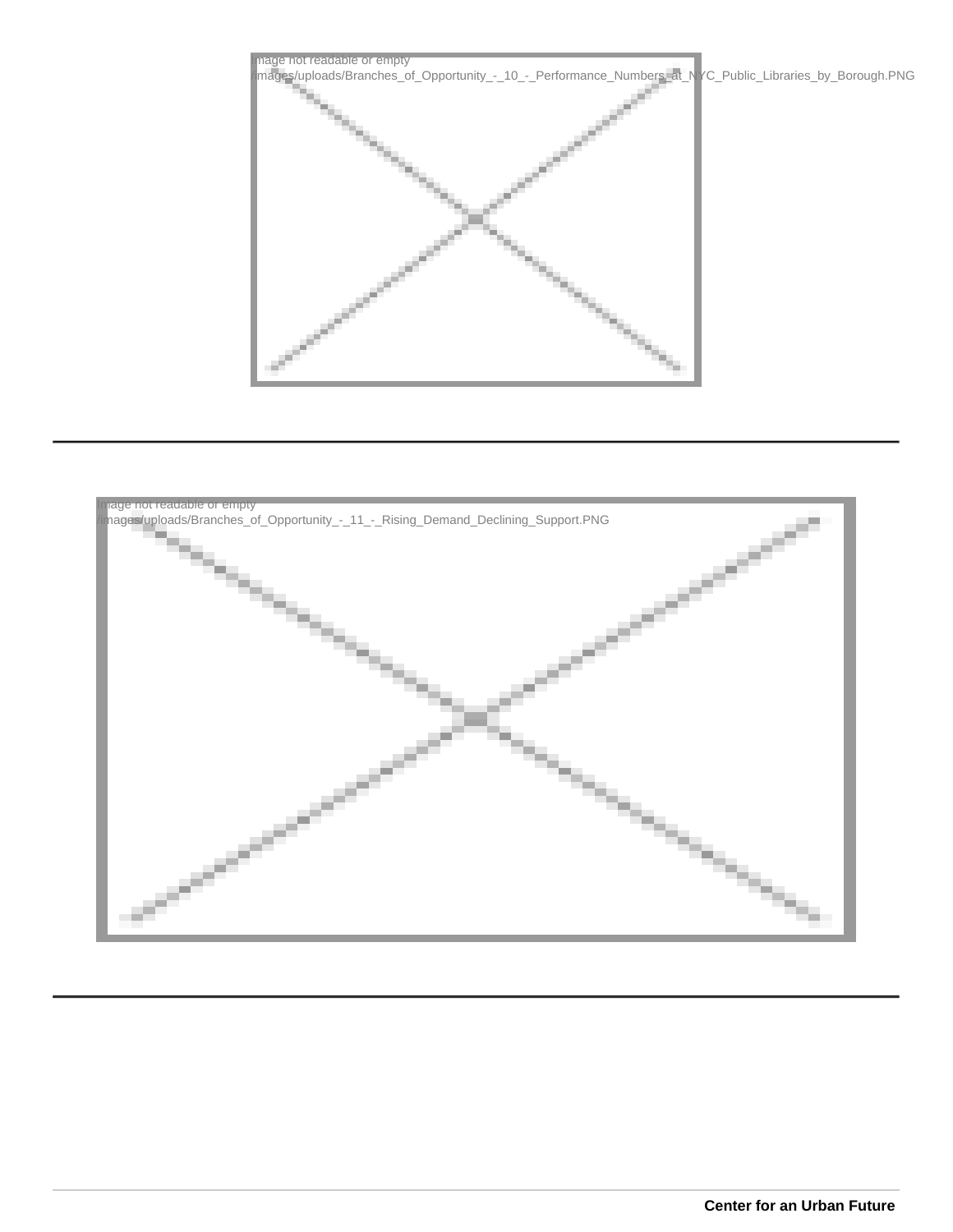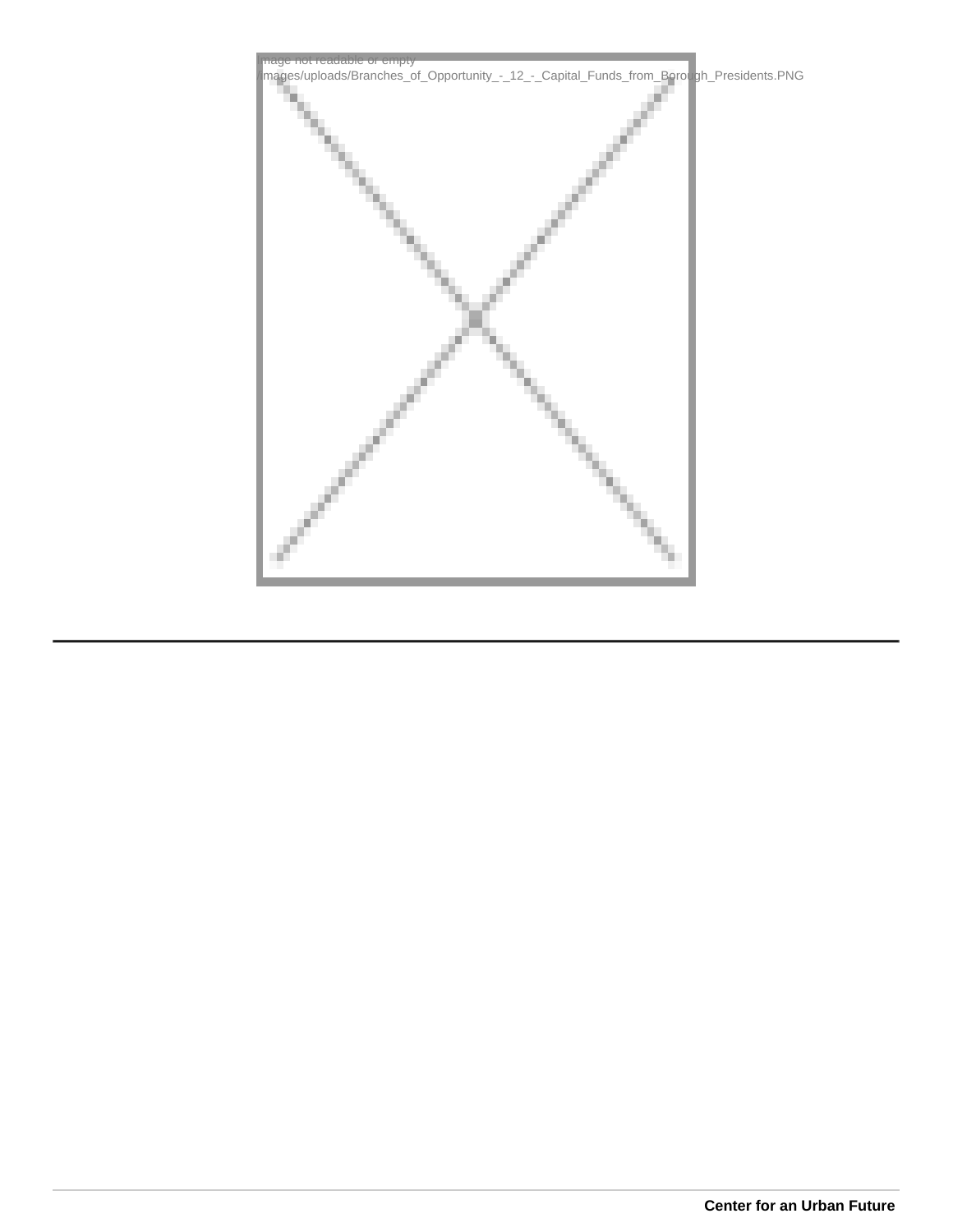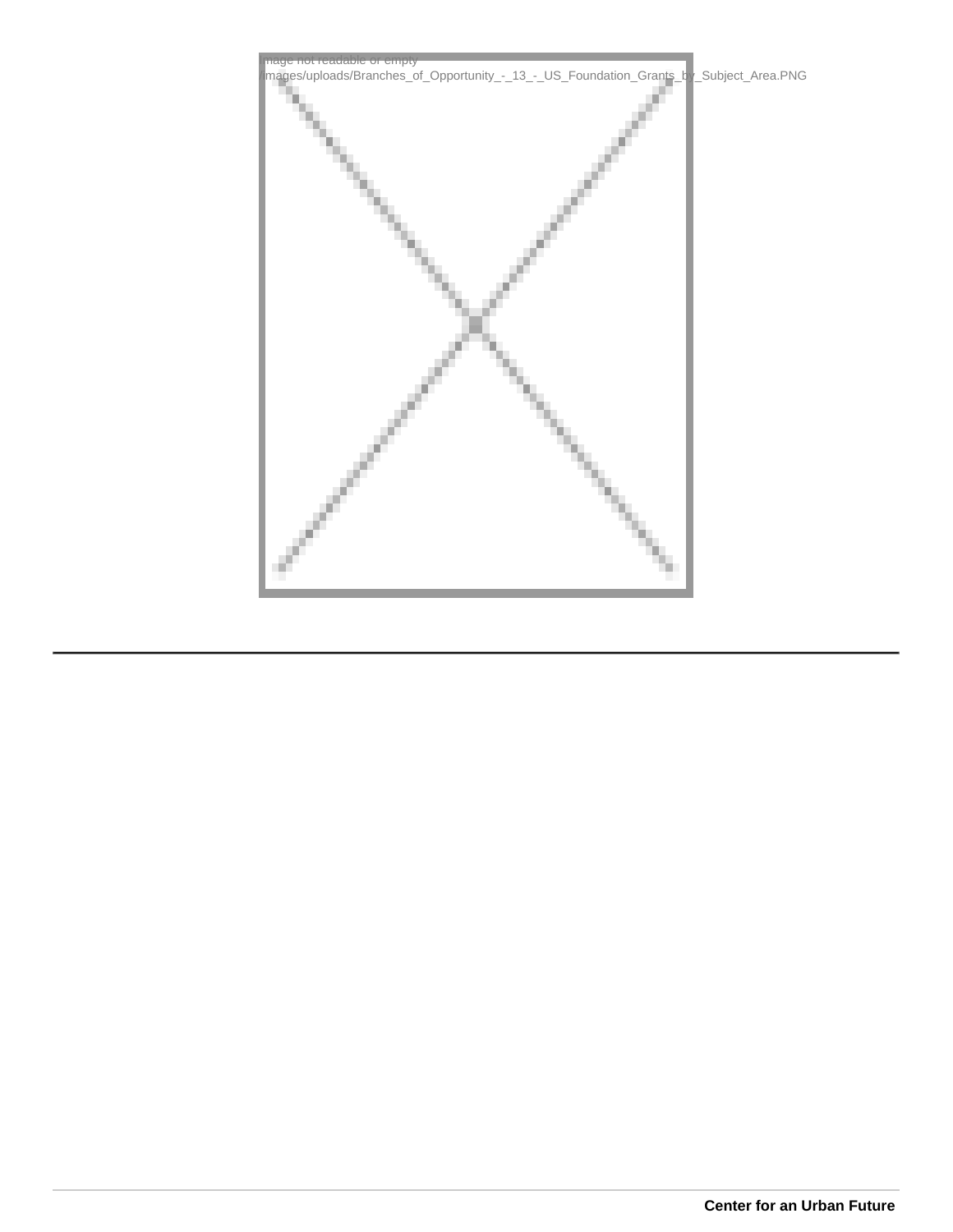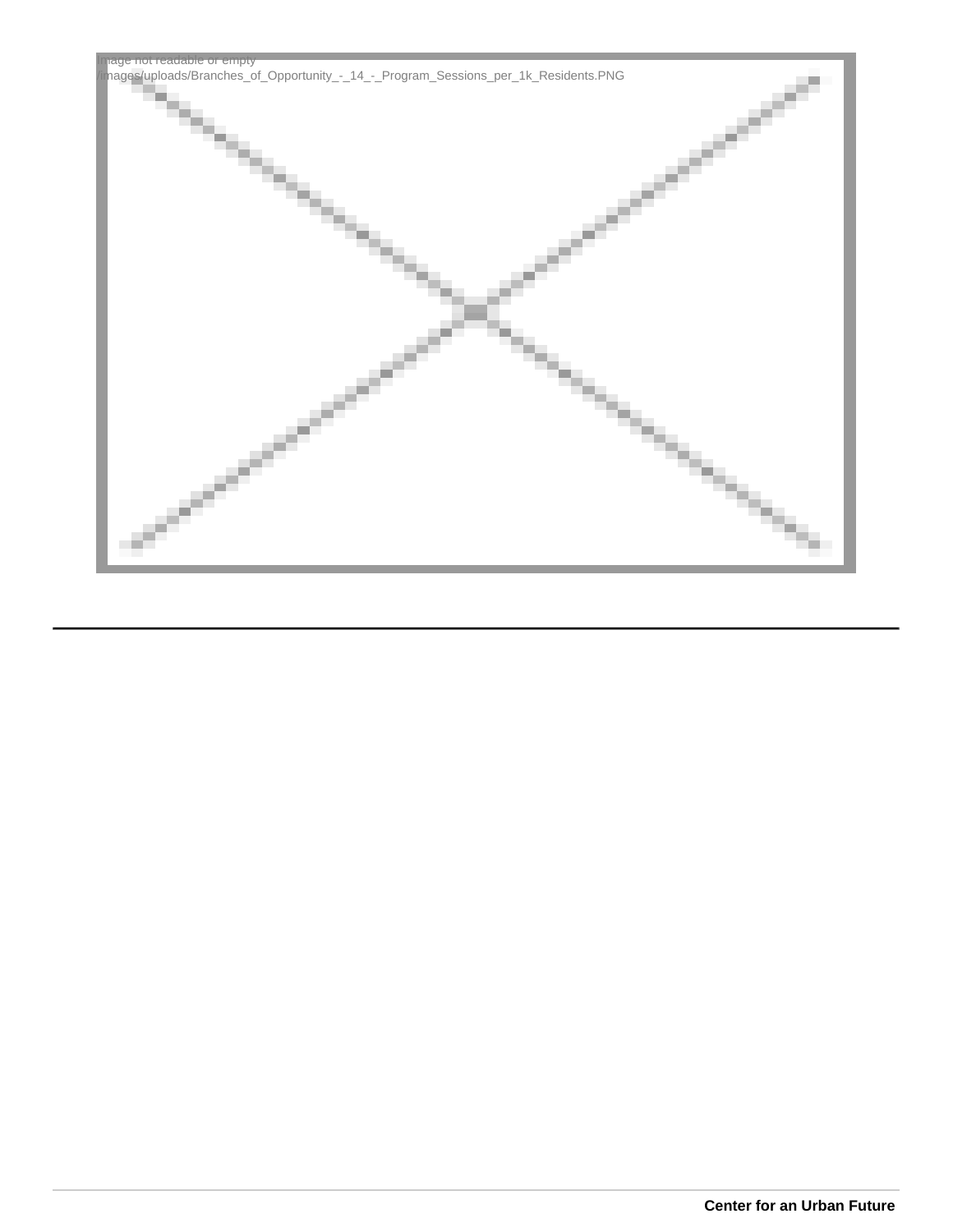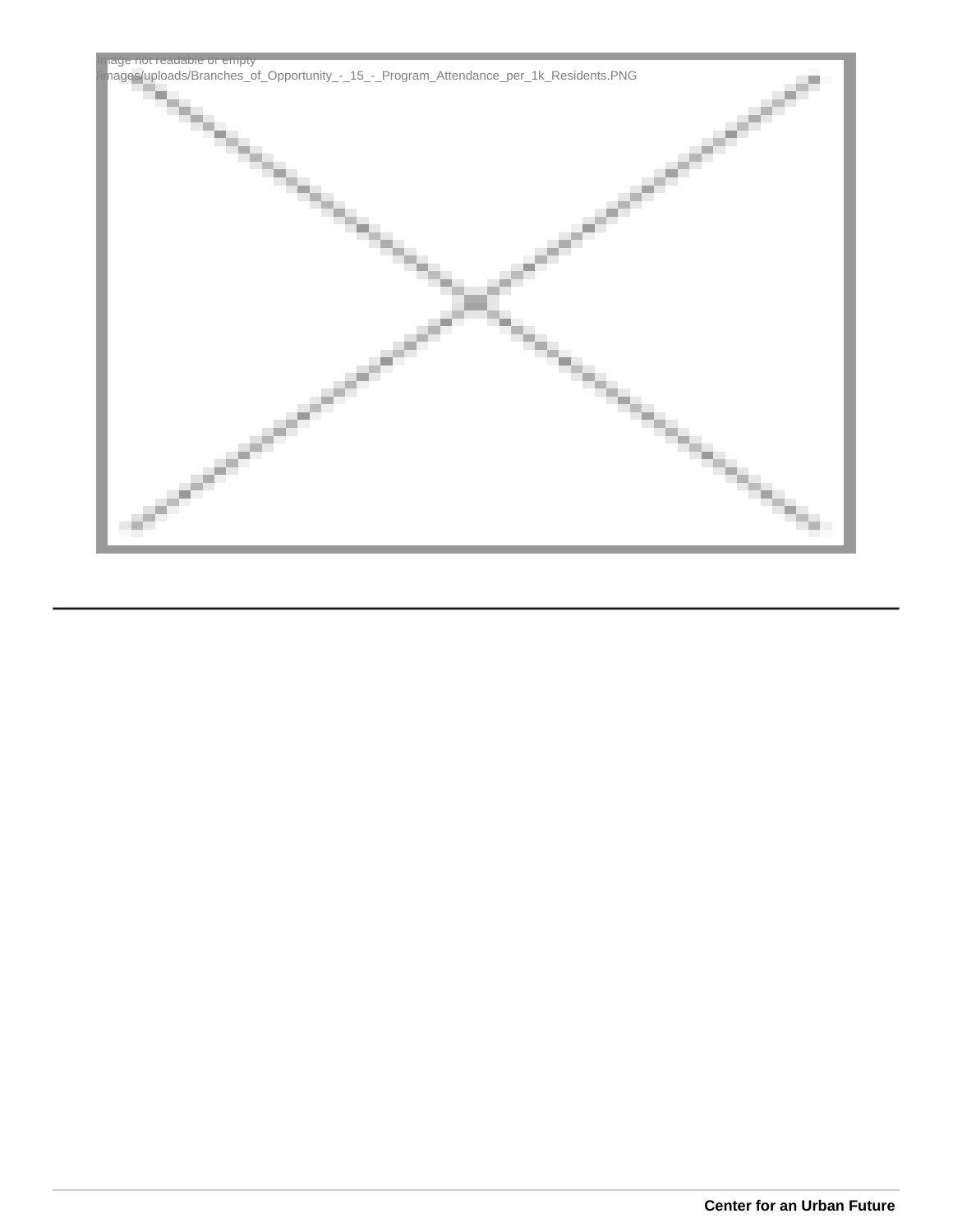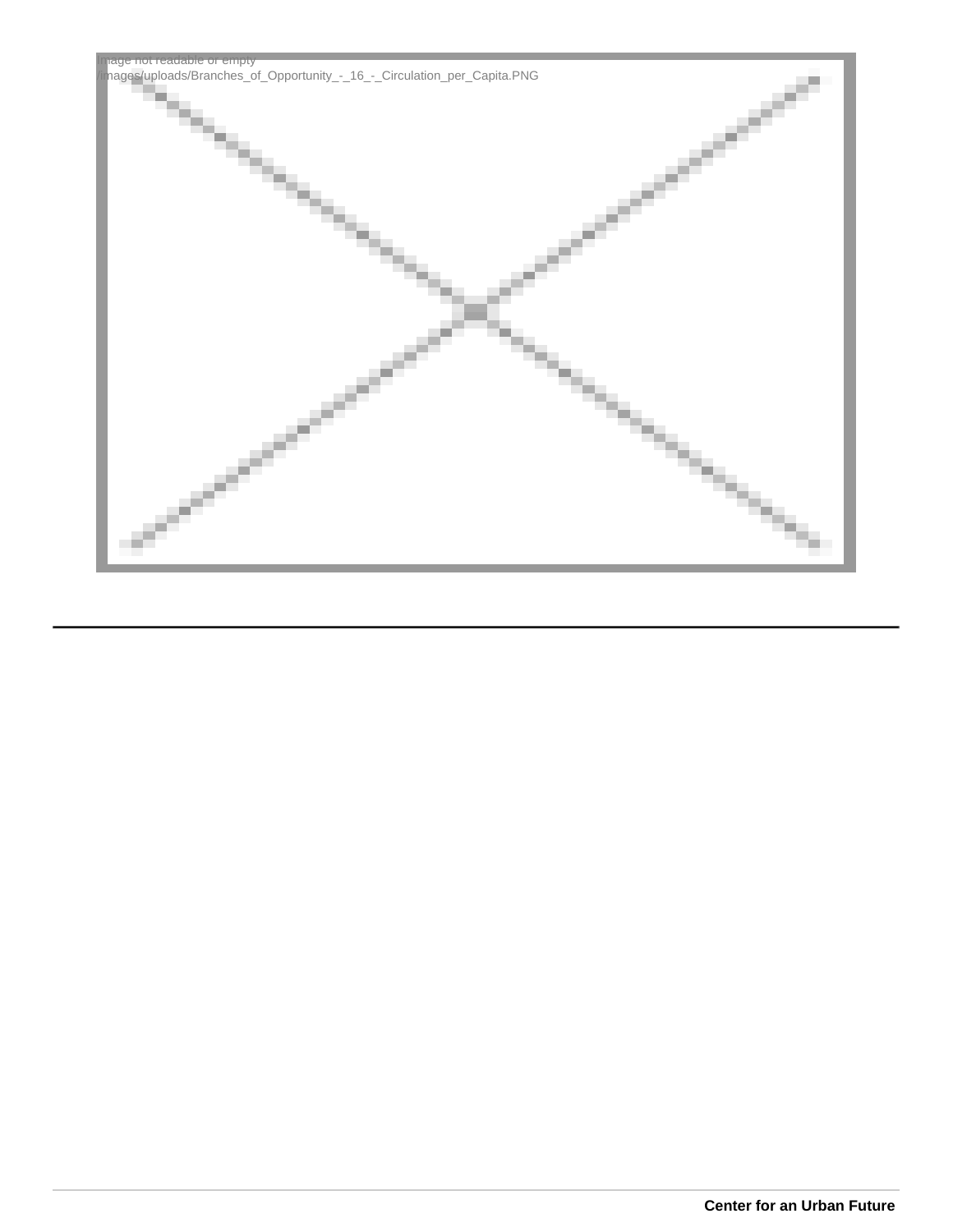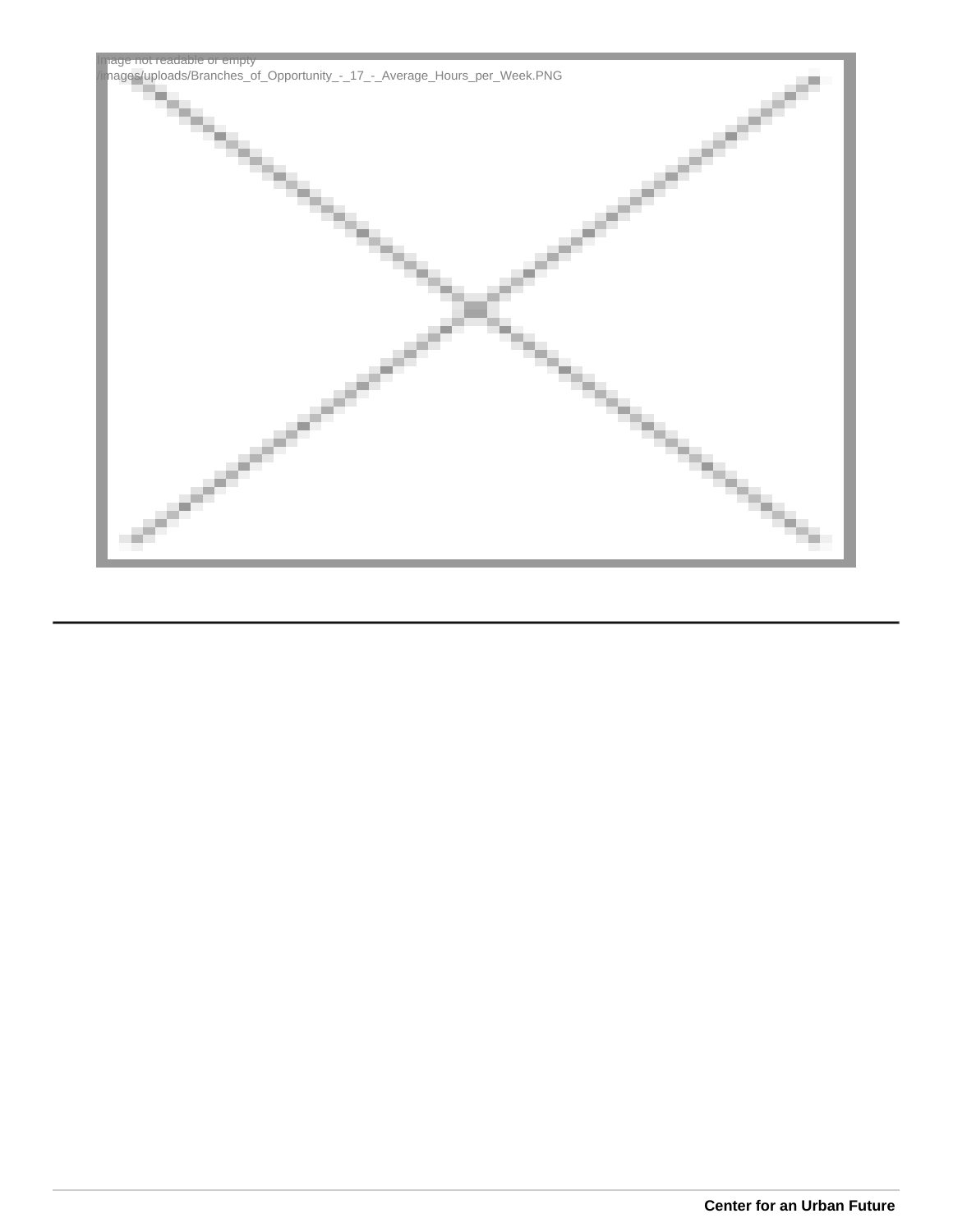## RELATED PRESS

[Brooklyn Public Library Capital Funding Woes: How Did Things Get So B](http://brooklynheightsblog.com/archives/68279)ad?

Brooklyn Heights Blog, by Michael Randazzo, July 01, 2014

[Precedents for Experimentation: Talking Libraries with Shannon Mattern and Na](http://urbanomnibus.net/2014/07/precedents-for-experimentation-talking-libraries-with-shannon-mattern-and-nate-hill/ )te Hill

Urban Omnibus, July 16, 2014

[City libraries target six-day service, eventu](http://www.capitalnewyork.com/article/city-hall/2014/07/8549144/city-libraries-target-six-day-service-eventually)ally

Capital New York, by Conor Skelding, July 18, 2014

[Editorial: Stop Starving Our Librarie](http://observer.com/2015/06/stop-starving-our-libraries/)s

New York Observer, June 02, 2015

[New Corner in Some NYC Libraries Is All About Building Small Busine](http://nextcity.org/daily/entry/nyc-libraries-immigrants-small-business-classes)sses

Next City, by Alexis Stephens, June 11, 2015

[Queens Library Takes Three Out Of Ten Awa](http://www.qgazette.com/news/2015-05-27/Features/Queens_Library_Takes_Three_Out_Of_Ten_Awards.html)rds